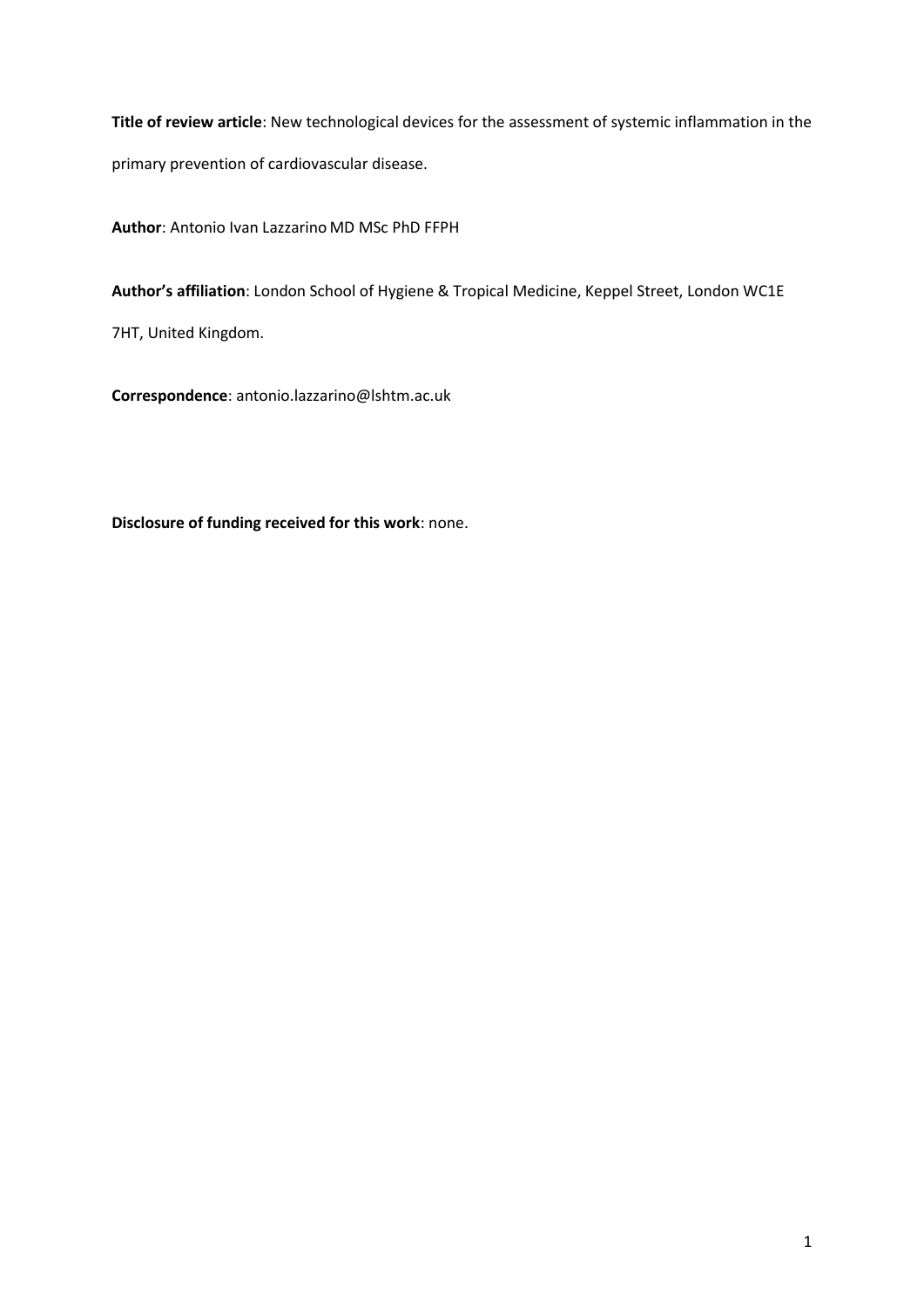#### **Structured Abstract**

**Purpose of review:** The prediction of cardiovascular disease events (CVD) is of strategic importance for the primary prevention of one of the big killers in the world. Predictive models have a history of decades, but still the desired accuracy is not reached by any of the existing models. The inclusion of inflammatory factors in the models did not increase their accuracy. In this review we discuss the possible reasons for that failure and we propose a paradigm shift.

**Recent findings:** Systemic inflammation is a very volatile phenomenon. The blood concentration of inflammatory biomarkers may change considerably in one individual with a timescale of seconds. Sudden changes in environmental conditions can trigger rapid modifications in the inflammatory profile of an individual. In routine clinical practice, the blood tests for inflammation are carried out at one point in time, not in standard environmental conditions, and are therefore inadequate.

**Summary:** We have to direct CVD research towards the understanding of the synchronic relationship between external environmental conditions and internal physiological reactions. CVD risk assessment must be carried out by using continuous real-time monitoring of external and internal parameters together, something that may become possible with the advent of new technological devices.

**Keywords (MeSH):** Inflammation; Biomarkers; Allostasis; Risk Assessment; Equipment and Supplies.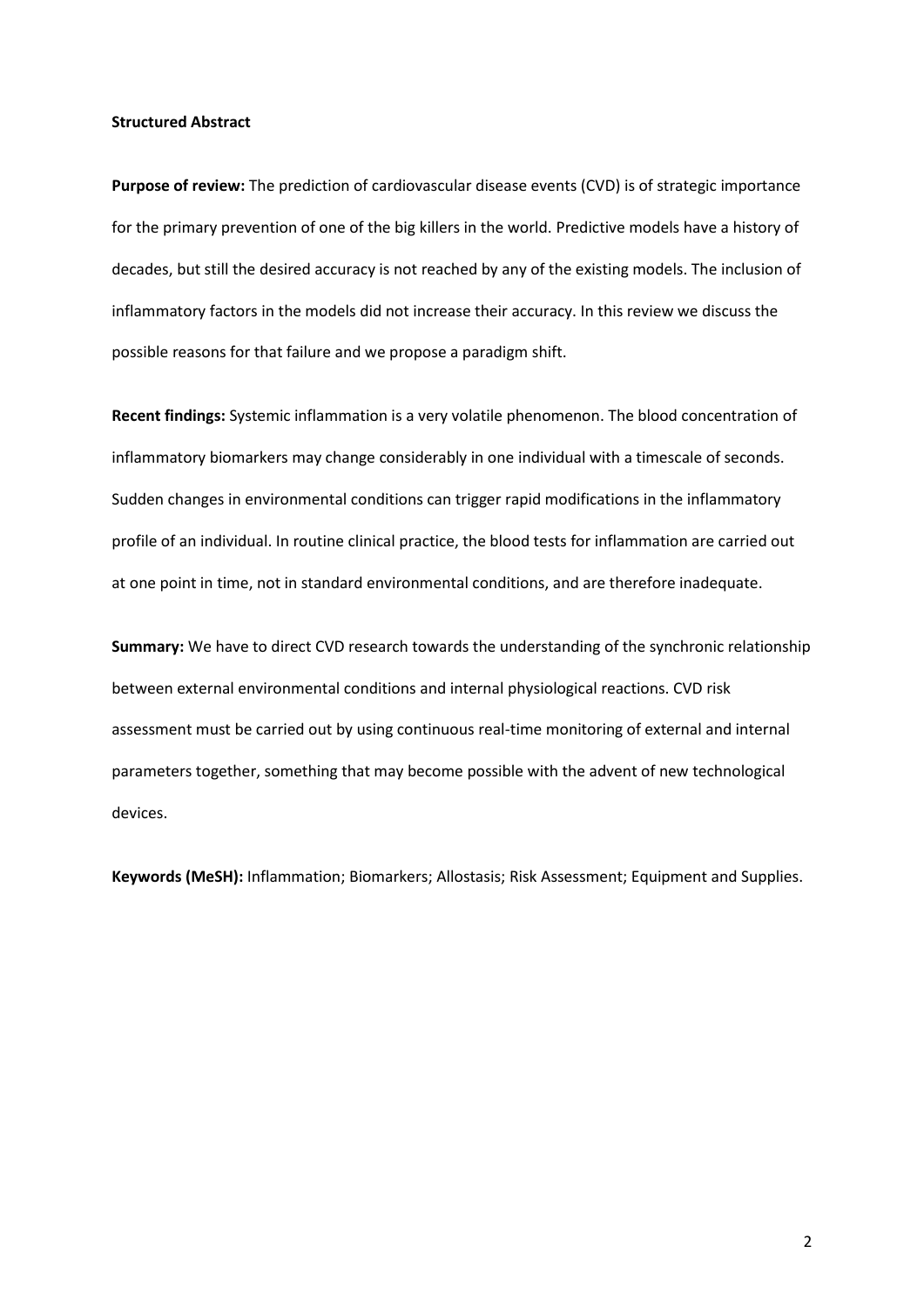### **Abbreviations**

CVD – Cardiovascular Disease

CRP – C-Reactive Protein

SES – Socioeconomic Status

OR – Odds Ratio

CI – Confidence Interval

SD – Standard Deviation

HS-CTnT – High-Sensitivity Cardiac Troponin T

### **Introduction**

The prediction of cardiovascular disease events (CVD) is of strategic importance for the primary prevention of one of the big killers in the world. Predictive models have a history of decades, but still the desired accuracy is not reached by any of the existing models.

CVD is nowadays defined as an inflammatory condition sustained by the active communication between key cells, tissues, and organs, in contrast to the former definition of a passive accumulation of insults, such as high blood cholesterol, high blood pressure, smoking, and other conventional risk factors. Inflammatory processes participate in all stages of heart disease: initiation and evolution of atherosclerosis, plaque ulceration, thrombus formation, over-activation of the sympathetic neurohormonal axis, and coronary spasm.(1–5)

There have been attempts to use markers of systemic inflammation to improve risk assessments.(6,7) As yet, these attempts have not led to a consensual inclusion of any of these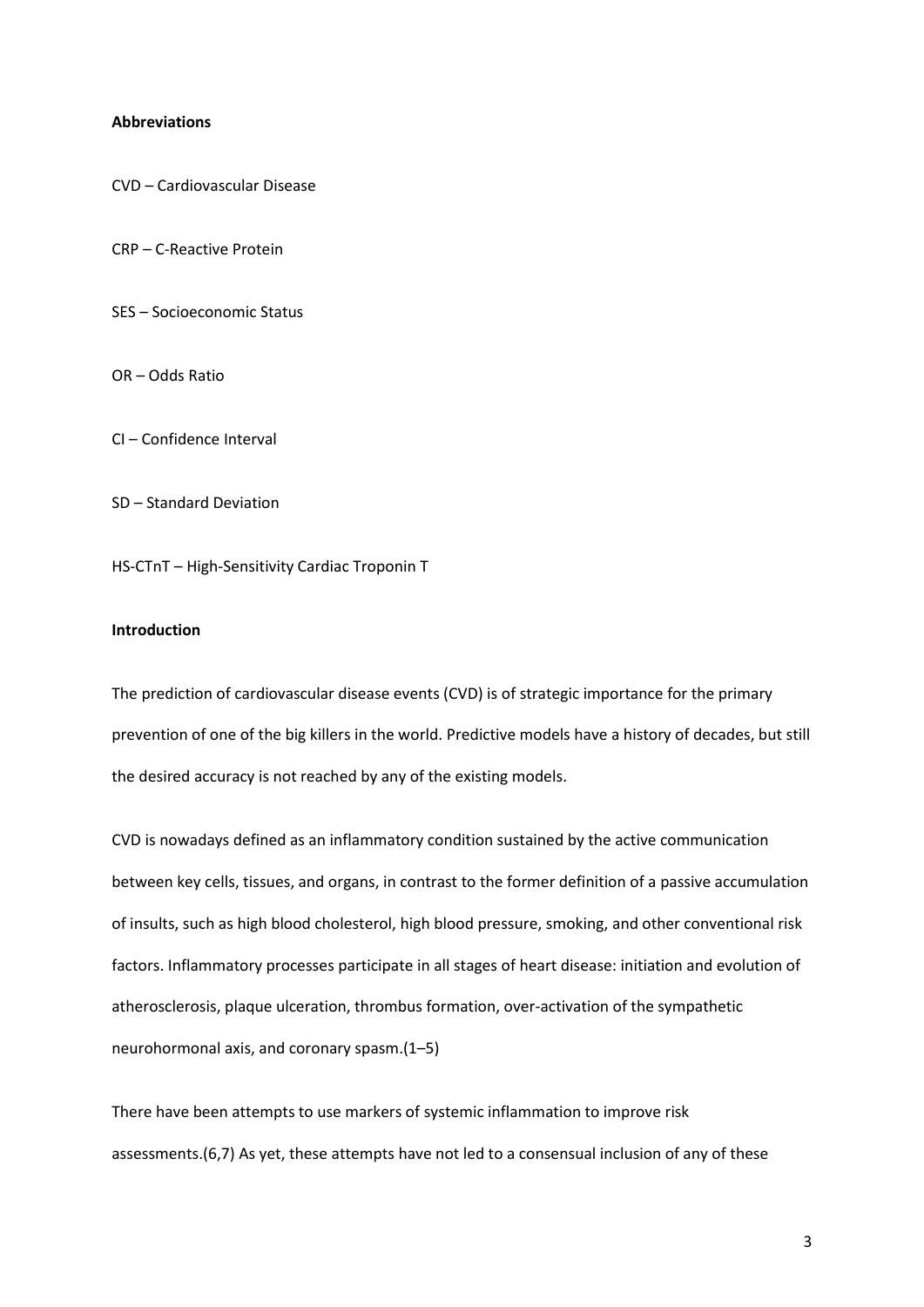biomarkers, and the risk score equations currently recommended by international clinical guidelines are based on the traditional risk factors for CVD.(8,9) One of the most convincing evidence of that failure came from a meta-analysis of data from 52 prospective studies that included about 250,000 participants without a history of CVD. The authors of that study investigated the value of adding Creactive protein (CRP) or fibrinogen levels to conventional risk factors for the prediction of cardiovascular risk and calculated measures of discrimination and reclassification during follow-up, and modelled the clinical implications of initiation of statin therapy after the assessment of CRP or fibrinogen. The authors concluded that under current treatment guidelines, assessment of the CRP or fibrinogen level has minimal benefit and it is not of practical use, as they estimated that the inclusion of those inflammatory factors in the prediction could help prevent one additional event over a period of 10 years for every 400 to 500 people screened.(7)

Chronic psychosocial stressors such as anxiety and depression are able to evoke systemic inflammation (10–12) and are associated with heart disease with an effect size that is comparable to that of the traditional risk factors such as high blood pressure, cholesterol, smoking, etc.(11,13–15) For example, in a perspective study on 875 CVD patients followed up for 9 months, those with type D personality (chronic stress) had five times the odds of myocardial infarction or death compared with non-type D patients (odds ratio [OR] = 5.3, 95% confidence interval [CI] = 2.1 to 13.7) after adjusting for all other variables, including the traditional CVD risk factors and socioeconomic status (SES). The OR for smoking was 1.2 (95%CI = 0.47 to 3.0;  $P = 0.71$ ).(16) Although the mechanisms involved in these complex pathways of causation have yet to be clarified genetically and phenotypically, there have been attempts to add markers of stress when performing cardiovascular risk assessments.(6,17–20) As yet, also those novel markers failed to add substantial predictive accuracy to the equations based on the traditional risk factors for CVD.(7–9)

It has been argued that the linear, monophasic approaches used to explain these mechanisms are not appropriate, and that "until a paradigm shift is adopted, cardiovascular biomarker research may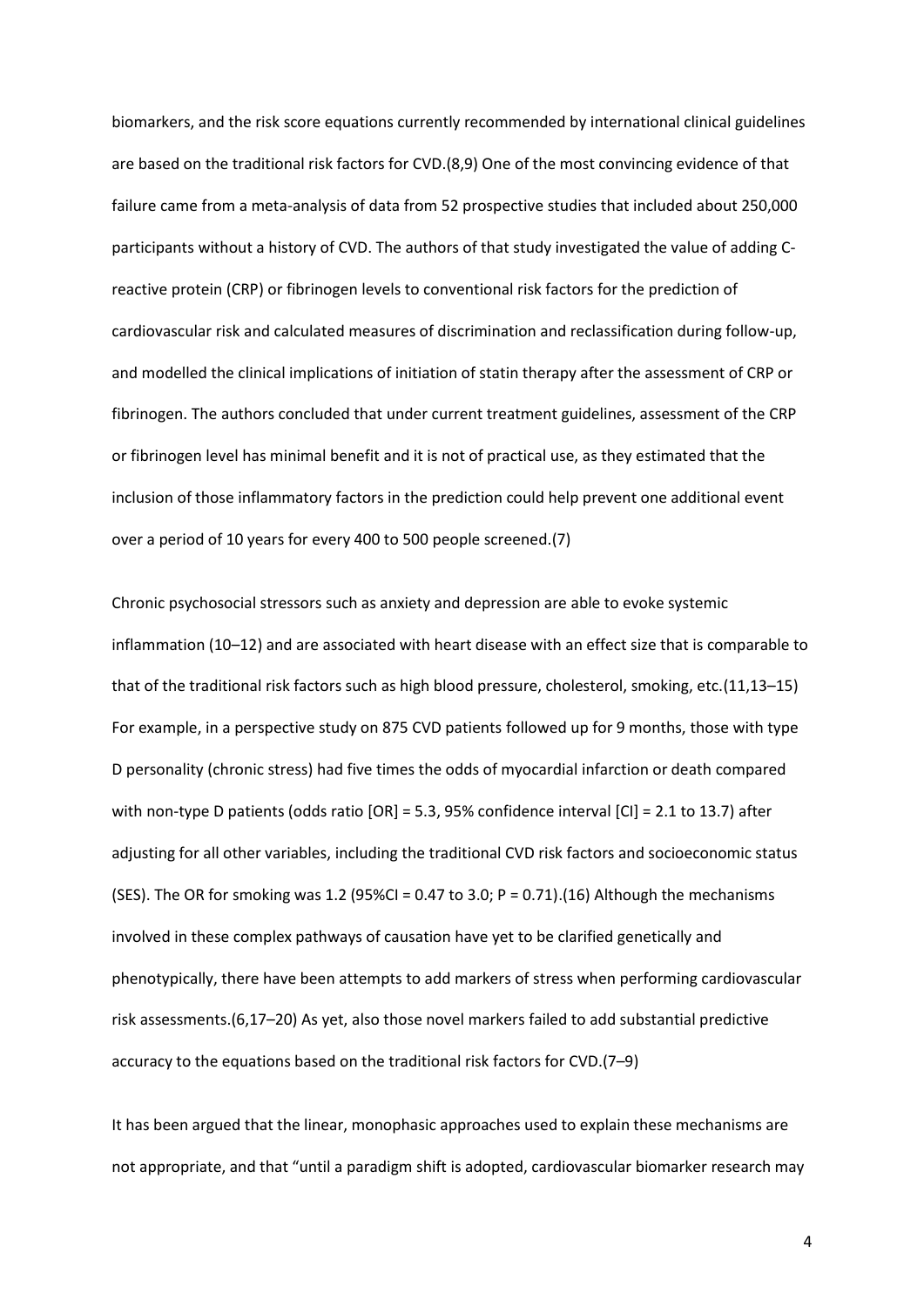remain fascinating but probably unhelpful to medical practice and public health".(6) In this review we discuss the possible reasons for that failure and we propose a paradigm shift.

### **Allostasis**

The notion of allostasis has drawn attention to the complex system of neuroendocrine responses to environmental challenges that is characteristic of living organisms. It has been conceptualised as the process through which organisms actively adjust to both predictable and unpredictable external events through the anabolism and catabolism of mediators, i.e. the way in which they maintain stability through change.(21) From this perspective, serious pathophysiology may occur when chronic overload resulting from sustained stress stimulates prolonged allostatic actions that in the long term lose their effectiveness and ability to respond.(22) The allostatic model suggests that sustained load is characterised by changes in the morphology of responses that are manifest in chronically-heightened basal levels, inadequate biological responses (blunted stress reactivity), and impaired post-stress recovery.(23)

In clinical and research settings, chronic systemic inflammation is flagged using single blood tests for inflammatory biomarkers, such as fibrinogen, C-reactive protein, and others. However, laboratorybased trials on humans(24) showed that the plasma concentration of inflammatory factors can change very rapidly following acute environmental changes such as stressful events (<1min). The average fibrinogen increase in response to the stress tasks was 5.1% (standard deviation [SD] = 7.3) with values ranging from −30.5% to +57.6% (therefore for some individuals fibrinogen plasma concentration decreased in response to the stress). The average increase in the lowest, middle, and top tertile was −1.9% (s.d. = 5.1), +5.0% (SD = 1.4) and +12.2% (SD = 5.8) respectively.(24) The artificial mental stress that was induced to those study participants mimicked the brief and mild types of stress that everyone encounters on a daily basis (or even hourly) during ordinary life. It is therefore arguable that the concentration of inflammatory biomarkers in the blood may have a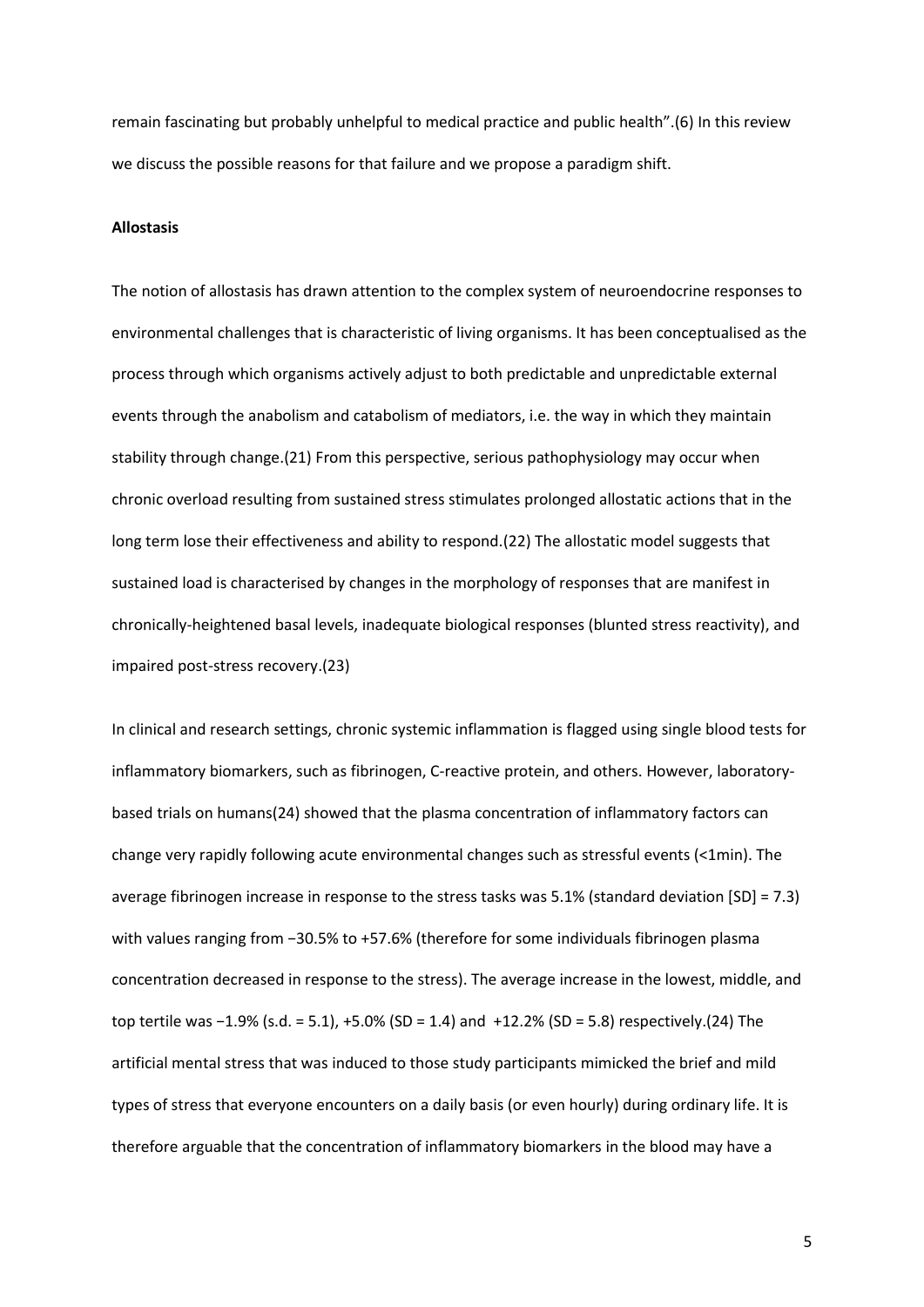physiological continuous oscillation. Such instability affects the appropriateness of using a single blood test to flag a chronic systemic inflammation. Furthermore, there is a counterintuitive association between baseline inflammation and the extent of inflammatory reaction to acute stress: people with low baseline inflammation in their blood plasma have sharp and high inflammatory responses to acute stress, and this phenotype "A" is associated with low cardiac risk. Conversely, people with higher baseline inflammation have blunted and lower inflammatory responses and present higher cardiac risk (phenotype "B").(24) Those dynamics make blood tests for inflammation further difficult to interpret. This complex non-linear association between mental stress and acute inflammatory response may be the reason why the use of single blood tests for inflammatory biomarkers does not have any practical utility in clinical activity or in public health policy making. Figure 1 shows an explicative diagram of the association between acute stress and acute inflammatory response. As an example, a one-off test for plasma fibrinogen that resulted in a concentration of 320 mg/dL would be compatible with both high and low chronic inflammation and with both high and low risk for CVD. Therefore, single tests for inflammation may have failed to add any accuracy to predictive models because the interpretation of those test results may vary due to an individual's exposure to environmental conditions such as psychosocial stress (either an unhealthy chronic exposure or a healthy acute exposure). A finding of elevated inflammation might be an indicator of chronic elevation due to chronic psychosocial stress but also an indicator of a healthy acute response to a recent acute stressful event. In other words, a finding of elevated inflammation would be clinically unfavourable only if it is coupled with chronic psychosocial stress, and favourable if it is due to a healthy stress response in an individual with good psychosocial adaptation. These complex dynamics have been further studied using measures of chronic stress.(25) The interference (effect modification) of chronic stress in the association between test results for inflammation and CVD risk has been explicitly assessed using multiplicative models. The results from those studies confirmed that a single test result of elevated inflammation might be associated with higher risk of cardiac disease only when it is accompanied with chronic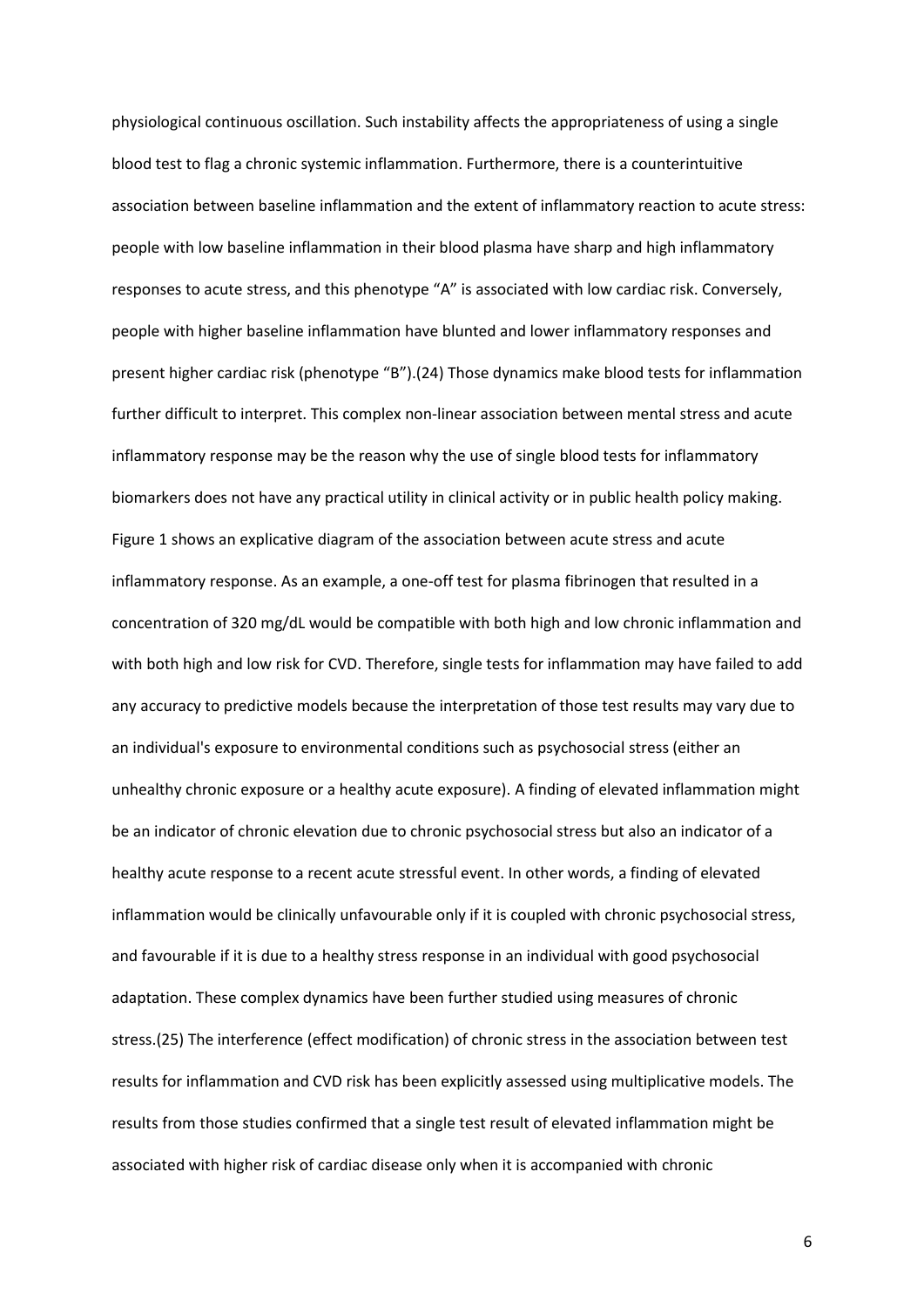environmental (psychosocial) strain.(25) The interaction effect is reciprocal: not only a test finding of elevated inflammation is associated with higher CVD risk only when chronic stress is present, but also reported chronic stress is associated with higher CVD risk only when inflammation is present. That interaction may explain why inflammation and chronic stress failed to add accuracy to predictive models: each of the two variables is a weak predictor of CVD when it is assessed in isolation, and it is a null predictor when the estimate is adjusted for the other variable. The solution for this problem seems to be obvious: predictive models must explicitly allow for this interaction using interaction parameters between the covariates. However, we will see that this approach has severe limitations too.

# **Statistical limitations**

Acute inflammation, chronic inflammation, acute psychosocial stress, chronic psychosocial stress, are umbrella terms for a range of blood tests, indicators, markers, or questionnaires that are interconnected within each domain, and each indicator measures different but often related aspects of each phenomenon. All tests used to mark any of those conditions are imperfect and there is no gold-standard reference.

For example, inflammation is possible thanks to the communication, the interaction, and the aggregation of different cell types. That communication is made possible by chemical signals called cytokines, which are small, non-structural proteins with molecular weights ranging from 8 to 40,000 Dalton. Nearly all nucleated cells are capable of synthesizing these proteins and, in turn, of responding to them. There is no aminoacid sequence motif or three-dimensional structure that groups cytokines. Some cytokines act to promote inflammation (pro-inflammatory), whereas others serve to reduce inflammation (anti-inflammatory) with a very complex network of reactions.(26) We nowadays delve into such complexity, but the explanation of the cell-signalling networks involved in inflammation is still an unsolved enigma.(27) As a consequence, clinical and epidemiological studies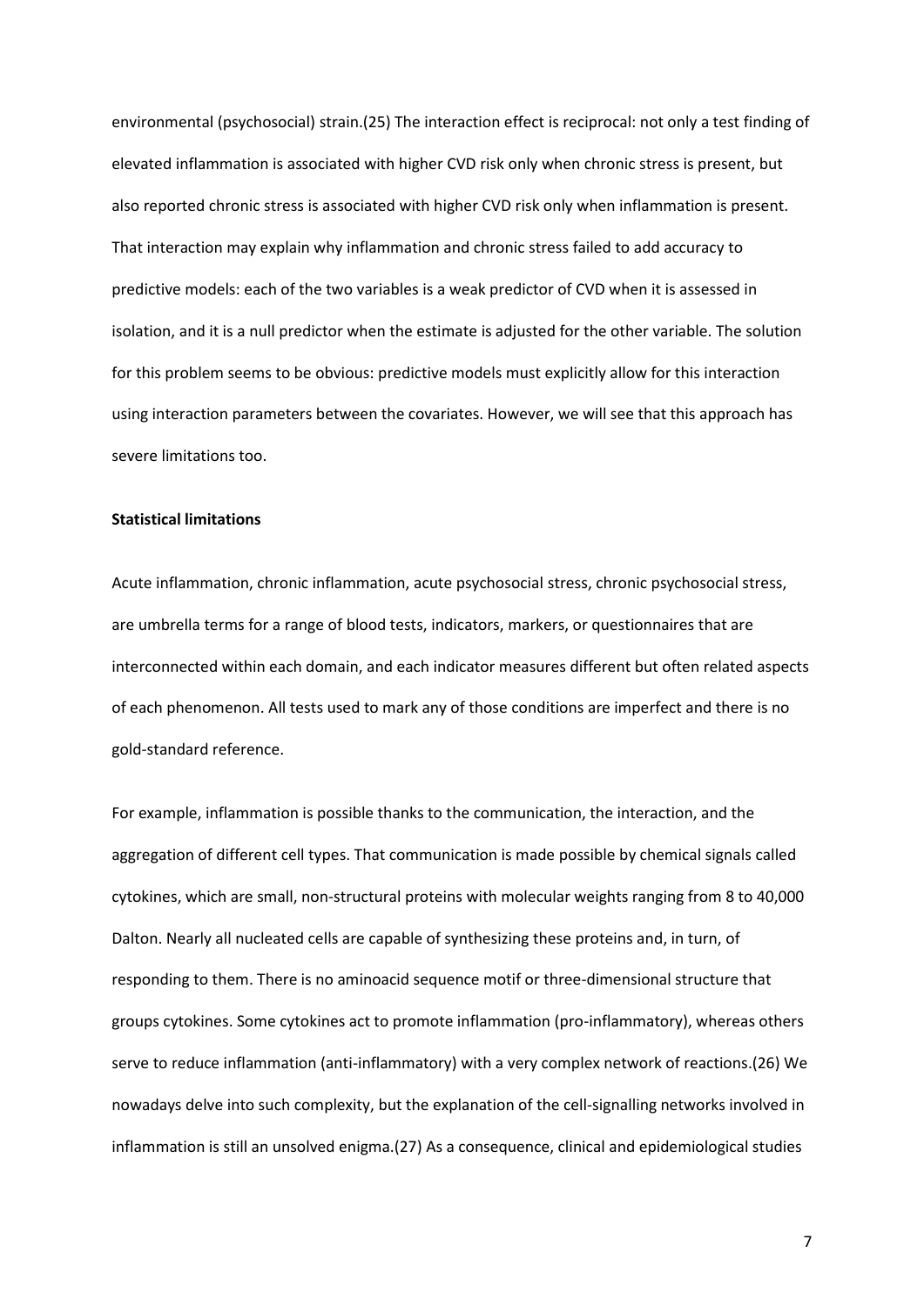typically measure all available inflammatory markers with the aim of increasing the probability of positive findings and often recode their test results or combine them into scores to seek the best statistical evidence.(28,29) This approach might be useful for developing predictive models, but it is at elevated risk of false positive findings due to random error and, even more worryingly, it has no clinical meaning. In clinical practice, inflammatory markers are too non-specific to be a useful tool for diagnosing or predicting serious underlying disease and should rarely be used in this situation.(30) In an incidental finding of raised levels of inflammatory markers, if history and examination yield no clues as to cause, it is reasonable to wait and see if symptoms develop.(30)

For mental stress the situation is not less complicated than for inflammation. In the following paragraph we report an incomplete list of stress indicators that have been used for epidemiological and clinical studies, schematically divided into three main themes, i.e. chronic stressors, mood factors, and social relationships:(31)

- 1. Chronic psychological distress
	- a. Work stress
		- i. High-demand/low-control
		- ii. Effort-reward imbalance
	- b. Family conflicts and care giving
	- c. Low emotional support
	- d. Financial strain
- 2. Mood and behavioural factors
	- a. Depression
	- b. Anxiety
	- c. Hostility and anger
	- d. Optimism
	- e. Positive thinking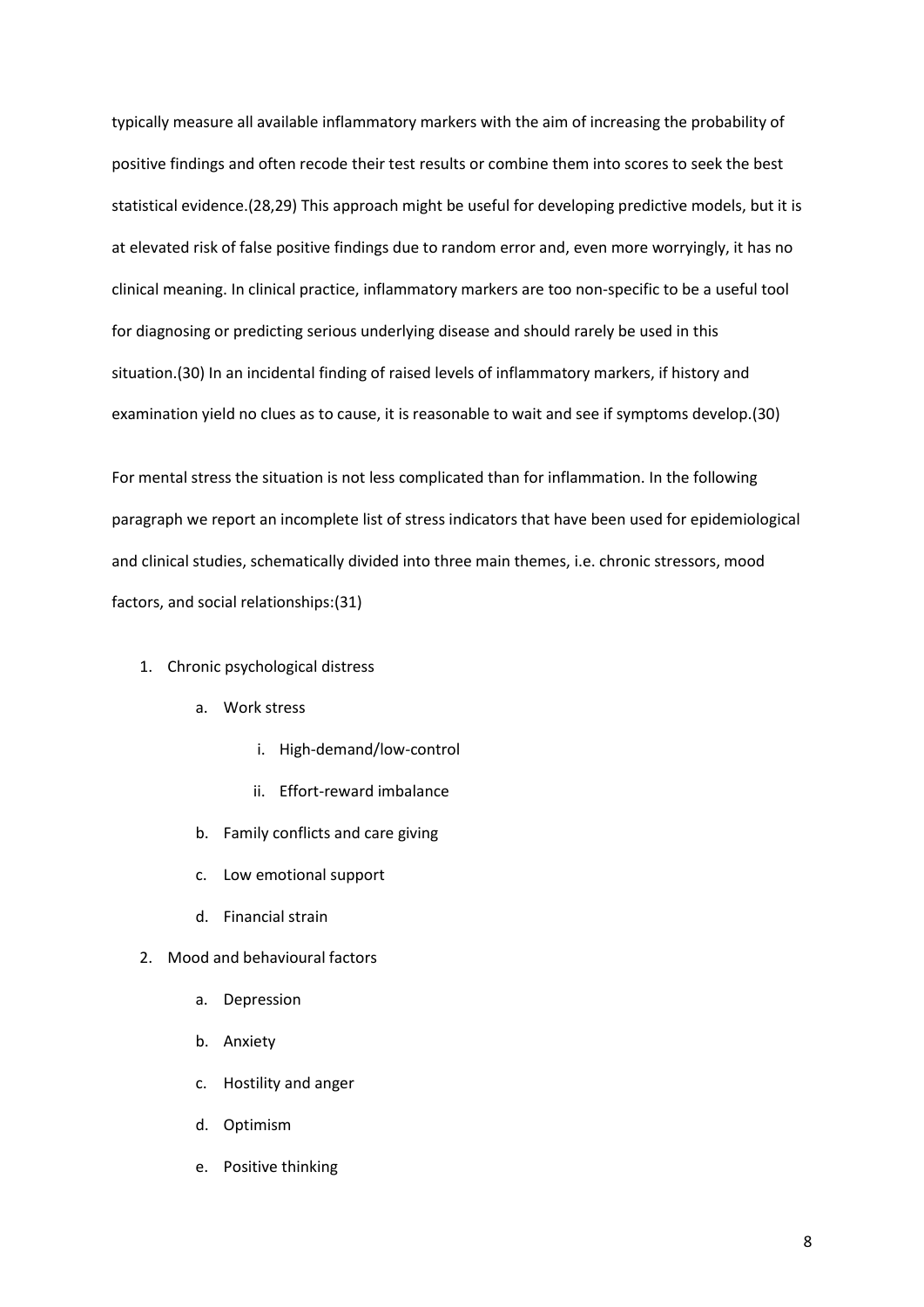- f. Hopelessness/Helplessness
- 3. Social relationships
	- a. Social cohesion
	- b. Social support
	- c. Social network
	- d. Neighbourhood problems

The above conditions do not have well-defined boundaries and hence each condition can be pertinent to more than one theme. Factors such as job strain, social network, and others can be measured objectively - even though they are often measured by self-report - and can therefore mark someone's objective exposure to stress, whereas some other factors such as depression, anxiety, and others are rather subjective mental representations, and can be thus considered as markers of individual response and adaptation to stress. Mental stress is therefore a multi-dimensional concept and can be considered as a subjective state as well as a biological phenomenon.(32)

In summary, although both inflammation and stress are associated with CVD and may be included in predictive models, they do not have gold-standard measures. All their indicators are far from being accurate. This inaccuracy brings in considerable information bias with consequent dramatic reduction in the predictive power of the statistical models. Although we have suggested that interaction parameters between the two factors would greatly improve the models, the inevitable measurement errors coupled with the low power of the interaction tests would make the effort unfruitful, and it would be impossible to provide public health policy makers or clinicians with a valid tool for risk assessment using such models.

### **Recommendations for future research**

Future research has to diverge from its current focus and go in two opposite directions compared with where it is placed at the moment. The current focus lies in the middle between the study of the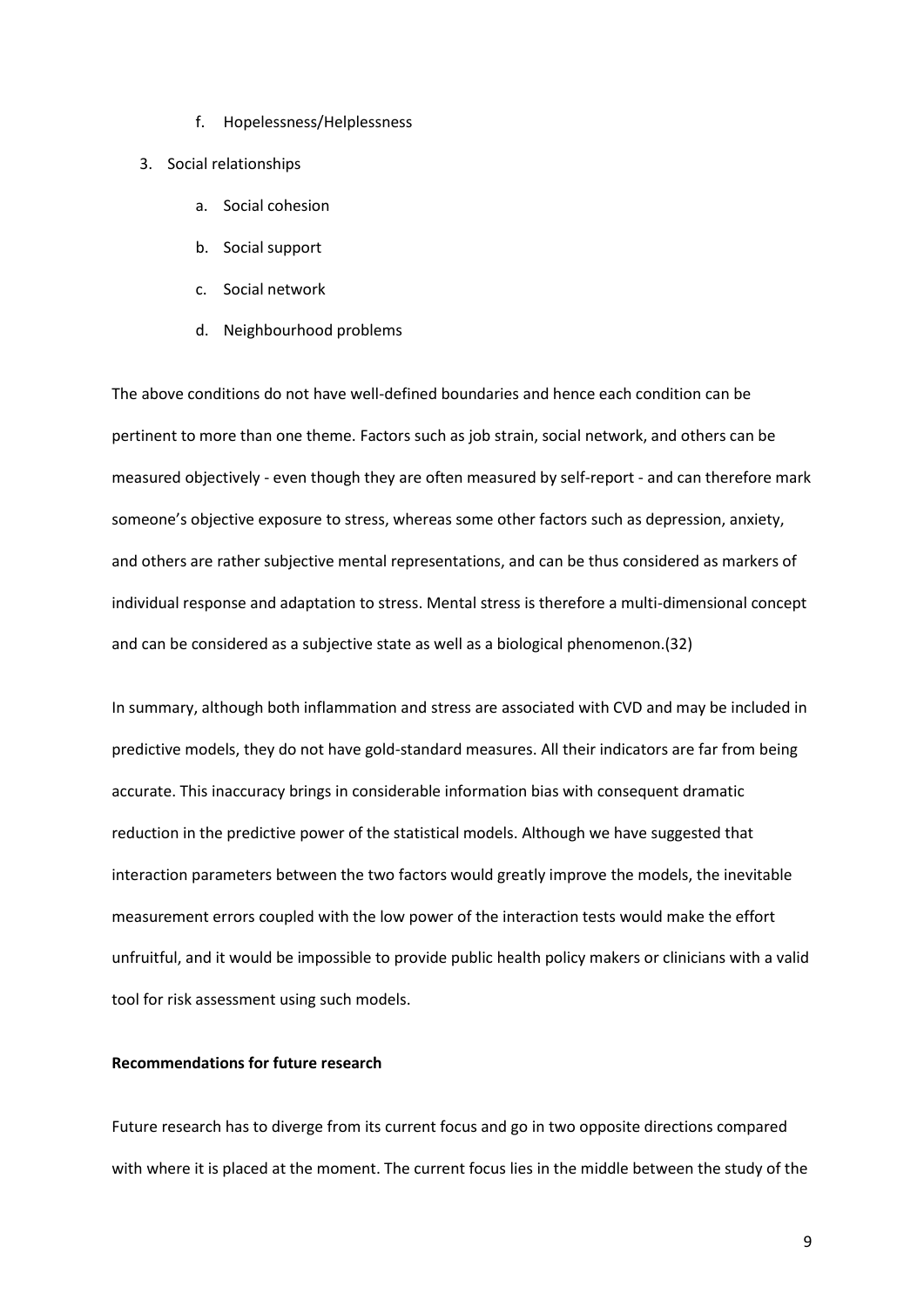biological mechanisms of inflammation and the study of clinical disease prevention. From the one hand, we must go backwards and disentangle the early dynamics of inflammation in basic biological studies to be carried out in vivo. This can be done by acknowledging and focusing on the complex interactions between mind and body. We must develop prototypes of instruments that would able to measure the synchronic association between inflammation and mental stress in vivo in a continuous way, something analogous to the Holter test for blood pressure or the exercise electrocardiogram, which would also record blood parameters, external events, and mental reactions (anxiety, irritability, depression, etc.) in real time. From the other hand, we must move forward along the causal pathways leading to CVD events and identify more proximal precursors of CVD in order to be able to develop adequate predictions. Cardiac troponin may be a good candidate for that purpose.

Cardiac troponin is a protein operating within the heart muscle cell, where it regulates the contractile activity. During a heart attack these cells rupture and troponin is released into the main blood stream; troponin can be detected in the peripheral venous blood as a specific marker of cardiac damage as it is normally present only in the cardiac muscle. Cardiac troponin is currently the gold standard biomarker for diagnosing patients with heart attack in hospitals.(33) High-sensitivity assays have recently been developed and the troponin subunit T (HS-CTnT) has shown the highest epidemiological sensitivity in hospital settings.(34,35) With the advent of high-sensitivity assays, troponin positivity has become a common finding even in individuals not displaying symptoms of heart disease or any other acute or chronic condition, possibly due to leakage through the membranes of partially-damaged heart cells or due to some other unknown mechanism.(36) In the general population, HS-CTnT positivity is associated with greater subsequent incidence of heart disease and mortality and can therefore be considered as the most proximal sentinel marker of heart disease and an index of cardiac health.(37,38) It is possible to estimate cardiac risk at a population level using this marker.(38–40) It was found that HS-CTnT blood concentration is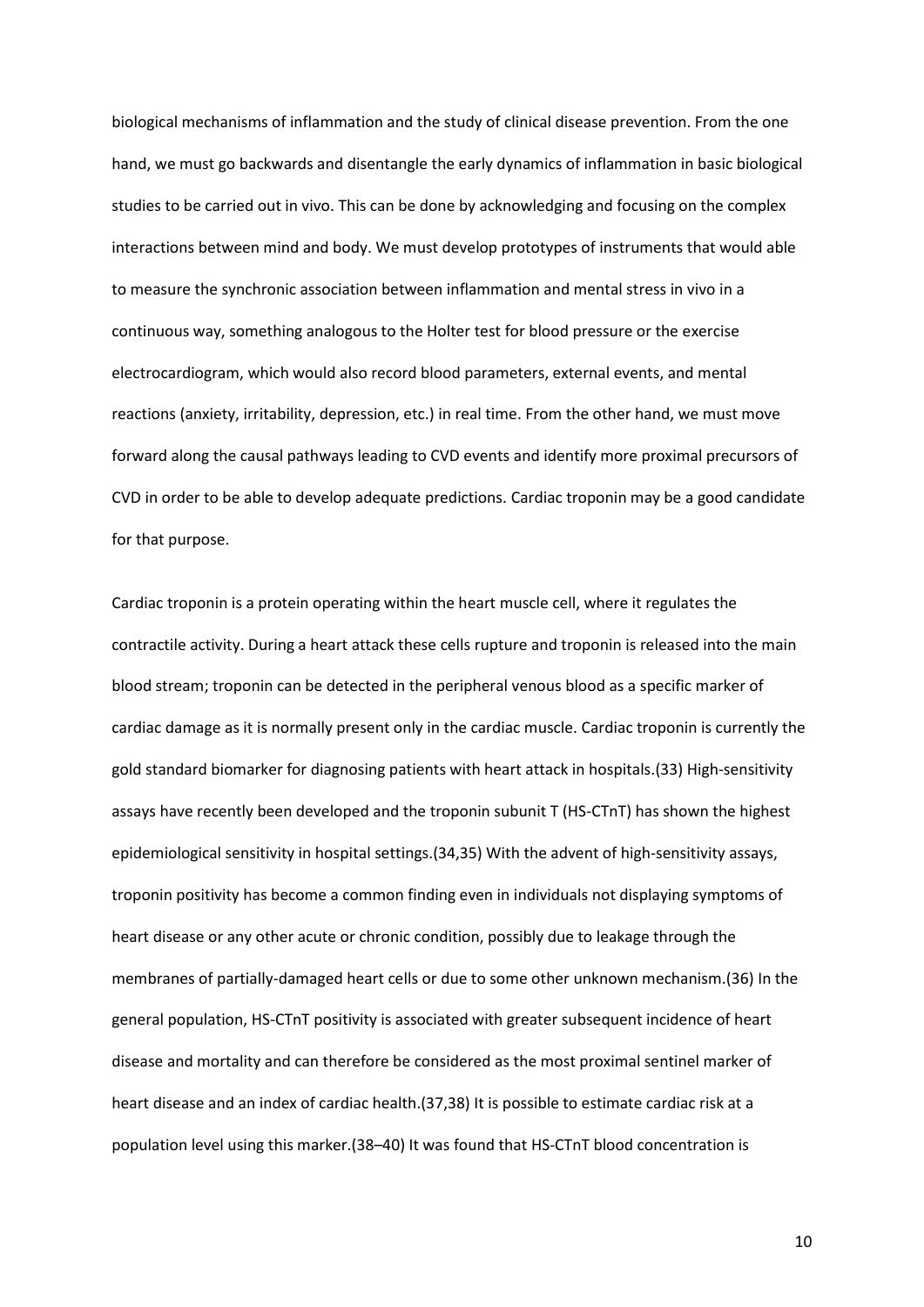sensitive to inflammatory factors and to their complex interactions with environmental conditions such as acute and chronic psychosocial adversity in healthy people.(12,24,25,41,42) Therefore, since HS-CTnT is associated with augmented risk of CVD events and it is an objective and valid blood test that incorporates and integrates the effects of chronic inflammation and of psychosocial adversity along those of the traditional risk factors for CVD, (12,24,25,42) it is likely that a risk score equation including HS-CTnT as a predictor variable may provide valuable complementary information that could be added to clinical practice and to existing predictive methods.

Furthermore, the traditional risk score equations aim at predicting CVD events within 10 years from the prediction (i.e. with a time-resolution of 10 years). This is due to the fact that abnormalities in the factors traditionally measured (e.g. high blood pressure and cholesterol) take a long time to damage the arteries and to predispose to CVD events. HS-CTnT positivity is a much more proximal factor to CVD and therefore by using this new biomarker we may become able to predict CVD events in a shorter term, e.g. at 1-3 years. Short-term predictions are usually more accurate and also more useful than long-term ones. The incorporation of HS-CTnT in risk score equations will likely reduce the NNT (number-needed to treat).

#### **Conclusion**

We have to direct CVD research towards the understanding of the synchronic relationship between external environmental conditions and internal physiological reactions. For the future, we envisage that CVD risk assessment will be carried out by using continuous real-time monitoring of external and internal parameters together, something that may become possible with the advent of new technological devices, in conjunction with proximal precursors of CVD including cardiac troponins.

### **Key-points**

Systemic inflammation is a volatile phenomenon.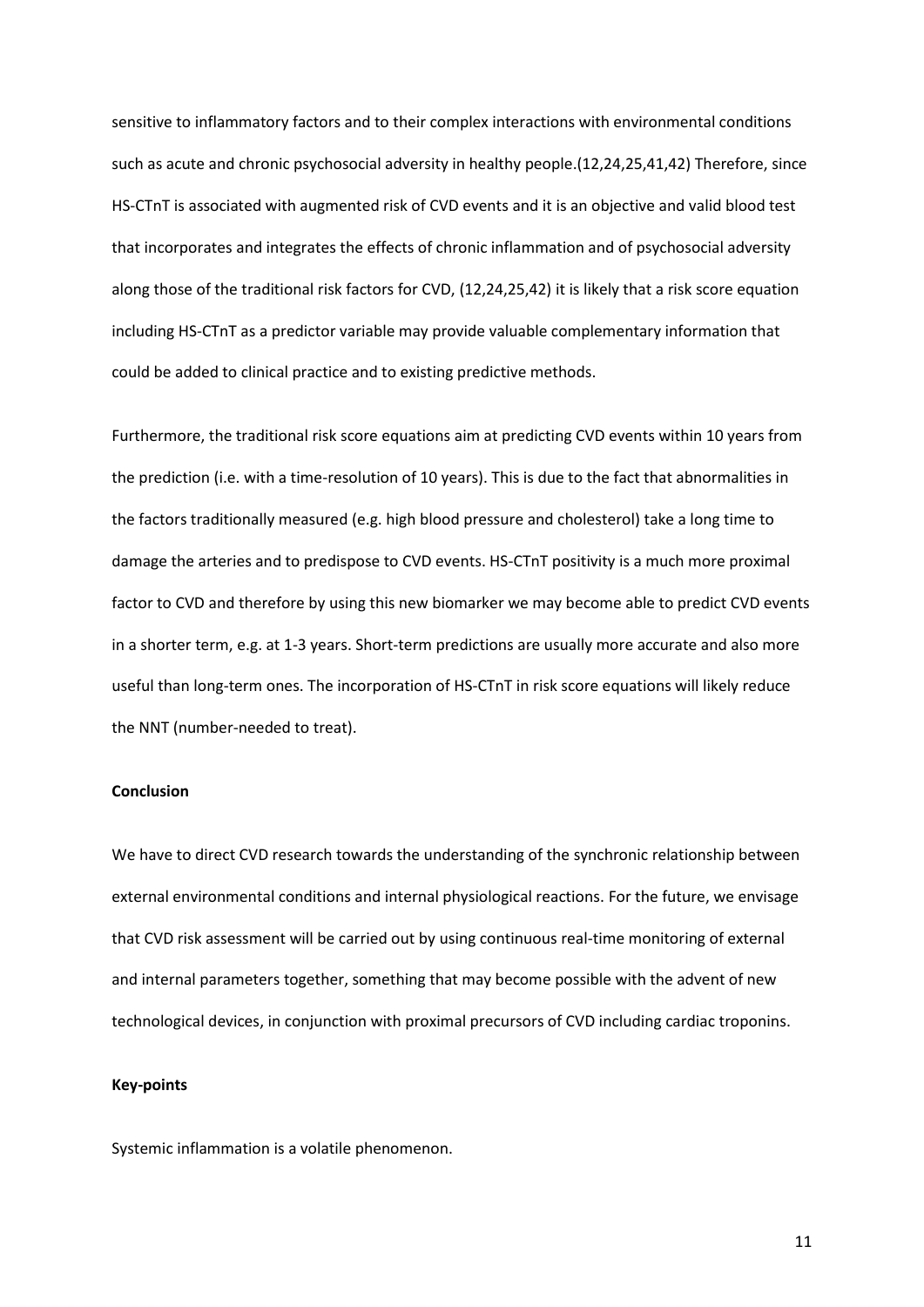The environment can drive sudden changes in the inflammatory profile of an individual.

Single blood tests are not able to measure CVD-related systemic inflammation with adequate accuracy.

The association between systemic inflammation and cardiovascular disease must be studied using continuous real-time monitoring of external and internal parameters together.

**Acknowledgements:** None.

**Financial support and sponsorship:** None.

**Conflicts of interest:** None.

# **References**

- 1. Libby P. Inflammation and Atherosclerosis. Circulation. 2002 Mar 5;105(9):1135–43.
- 2. Hansson GK. Inflammation, atherosclerosis, and coronary artery disease. N Engl J Med. 2005 Apr 21;352(16):1685–95.
- 3. Libby P, Theroux P. Pathophysiology of coronary artery disease. Circulation. 2005 Jun 28;111(25):3481–8.
- 4. Libby P. Mechanisms of acute coronary syndromes and their implications for therapy. N Engl J Med. 2013 May 23;368(21):2004–13.
- 5. Ghadri JR, Sarcon A, Diekmann J, Bataiosu DR, Cammann VL, Jurisic S, et al. Happy heart syndrome: role of positive emotional stress in takotsubo syndrome. Eur Heart J. 2016;ehv757.
- 6. Ioannidis JPA, Tzoulaki I. Minimal and null predictive effects for the most popular blood biomarkers of cardiovascular disease. Circ Res. 2012 Mar 2;110(5):658–62.
- 7. Emerging Risk Factors Collaboration, Kaptoge S, Di Angelantonio E, Pennells L, Wood AM, White IR, et al. C-reactive protein, fibrinogen, and cardiovascular disease prediction. N Engl J Med. 2012 Oct 4;367(14):1310–20.
- 8. Boon N, Boyle R, Bradbury K, Buckley J, Connolly S, Craig S, et al. Joint British Societies' consensus recommendations for the prevention of cardiovascular disease (JBS3). Heart. 2014;100(Suppl 2):ii1–ii67.
- 9. Goff DC, Lloyd-Jones DM, Bennett G, Coady S, D'Agostino RB, Gibbons R, et al. 2013 ACC/AHA Guideline on the Assessment of Cardiovascular Risk: A Report of the American College of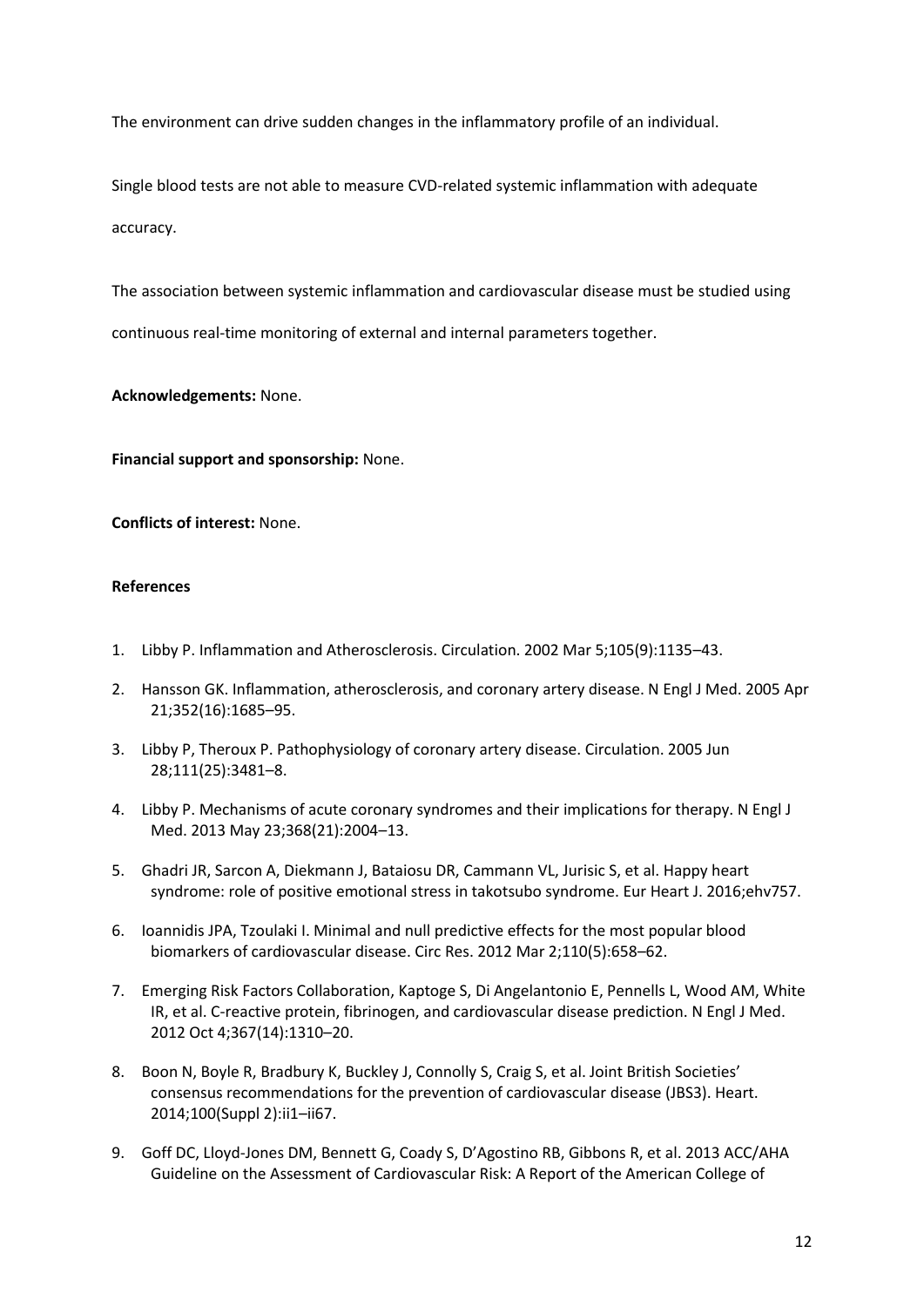Cardiology/American Heart Association Task Force on Practice Guidelines. Circulation. 2014 Jun 24;129(25\_suppl\_2):S49–73.

- 10. Steptoe A, Vögele C. Methodology of mental stress testing in cardiovascular research. Circulation. 1991 Apr;83(4 Suppl):II14-24.
- 11. Dimsdale JE. Psychological stress and cardiovascular disease. J Am Coll Cardiol. 2008 Apr 1;51(13):1237–46.
- 12. Lazzarino AI, Hamer M, Gaze D, Collinson P, Steptoe A. The association between cortisol response to mental stress and high-sensitivity cardiac troponin T plasma concentration in healthy adults. J Am Coll Cardiol. 2013 Oct 29;62(18):1694–701.
- 13. Brotman DJ, Golden SH, Wittstein IS. The cardiovascular toll of stress. Lancet. 2007 Sep 22;370(9592):1089–100.
- 14. Steptoe A, Kivimäki M. Stress and cardiovascular disease. Nat Rev Cardiol. 2012 Jun;9(6):360–70.
- 15. Kivimäki M, Nyberg ST, Batty GD, Fransson EI, Heikkilä K, Alfredsson L, et al. Job strain as a risk factor for coronary heart disease: a collaborative meta-analysis of individual participant data. The Lancet. 2012 Oct;380(9852):1491–7.
- 16. Pedersen SS, Lemos PA, Van V, Liu TKK, Daemen J, Erdman RAM, et al. Type D personality predicts death or myocardial infarction after bare metal stent or sirolimus-eluting stent implantation: A rapamycin-eluting stent evaluated at Rotterdam Cardiology Hospital (RESEARCH) Registry Substudy. J Am Coll Cardiol. 2004;44(5):997–1001.
- 17. Macleod J, Metcalfe C, Smith GD, Hart C. Does consideration of either psychological or material disadvantage improve coronary risk prediction? Prospective observational study of Scottish men. J Epidemiol Community Health. 2007;61(9):833–837.
- 18. Schnohr P, Marott JL, Kristensen TS, Gyntelberg F, Grønbæk M, Lange P, et al. Ranking of psychosocial and traditional risk factors by importance for coronary heart disease: the Copenhagen City Heart Study. Eur Heart J. 2015 Jun 7;36(22):1385–93.
- 19. Fiscella K, Tancredi D, Franks P. Adding socioeconomic status to Framingham scoring to reduce disparities in coronary risk assessment. Am Heart J. 2009 Jun;157(6):988–94.
- 20. Pearson TA, Mensah GA, Alexander RW, Anderson JL, Cannon RO, Criqui M, et al. Markers of inflammation and cardiovascular disease application to clinical and public health practice: a statement for healthcare professionals from the centers for disease control and prevention and the American Heart Association. Circulation. 2003;107(3):499–511.
- 21. McEwen BS, Wingfield JC. The concept of allostasis in biology and biomedicine. Horm Behav. 2003 Jan;43(1):2–15.
- 22. McEwen BS, Wingfield JC. What is in a name? Integrating homeostasis, allostasis and stress. Horm Behav. 2010 Feb;57(2):105–11.
- 23. McEwen BS. Protective and damaging effects of stress mediators. N Engl J Med. 1998 Jan 15;338(3):171–9.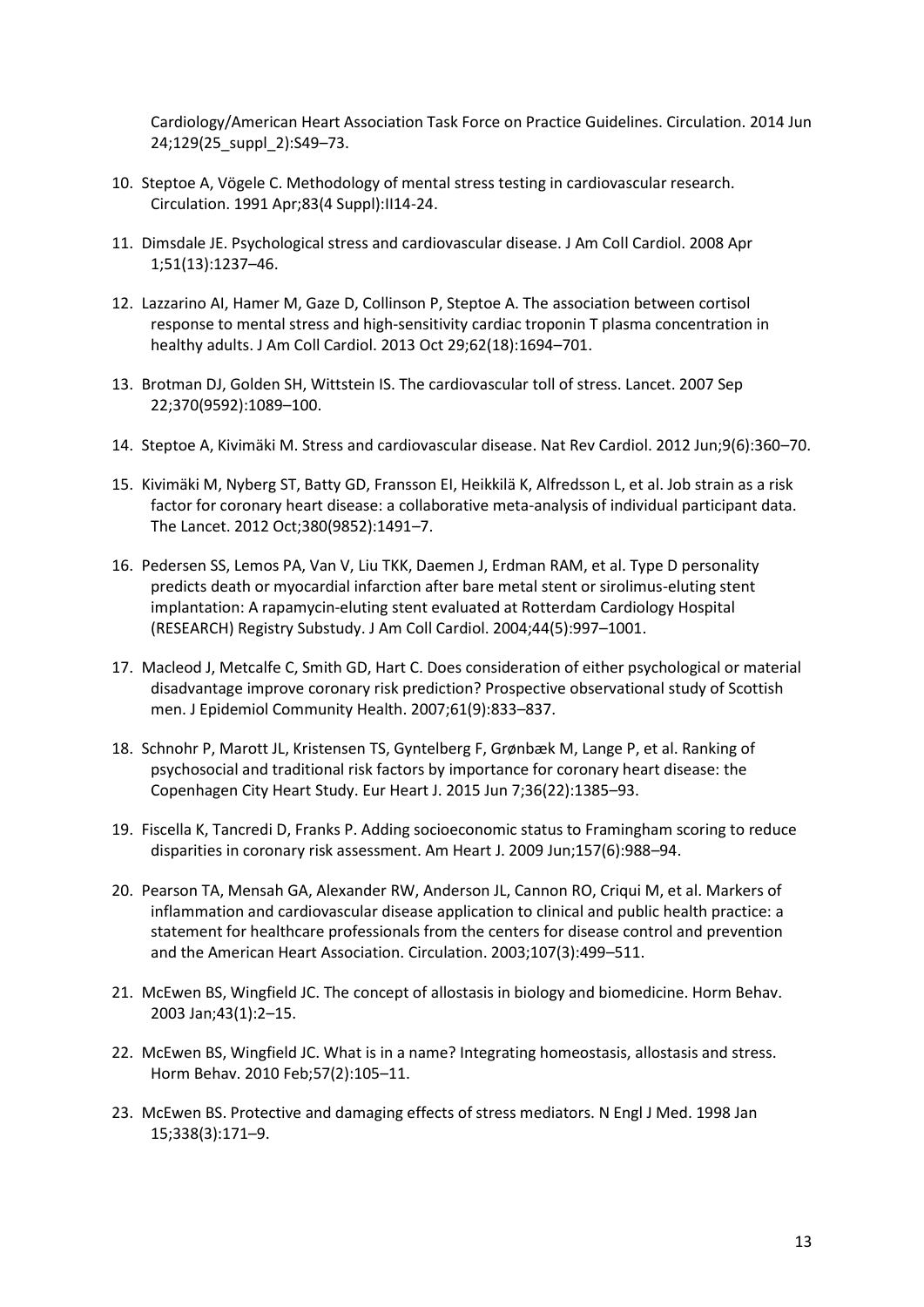- 24. \*\*Lazzarino AI, Hamer M, Gaze D, Collinson P, Rumley A, Lowe G, et al. The association between fibrinogen reactivity to mental stress and high-sensitivity cardiac troponin T in healthy adults. Psychoneuroendocrinology. 2015;59:37–48. This is the first study to demonstrate the complex system of reactions between mental stress and inflammation in relation to cardiovascular disease.
- 25. \*\*Lazzarino AI, Hamer M, Gaze D, Collinson P, Rumley A, Lowe G, et al. The interaction between systemic inflammation and psychosocial stress in the association with cardiac troponin elevation: A new approach to risk assessment and disease prevention. Prev Med. 2016 Sep 20;93:46–52. This is the first study to demonstrate the interaction between chronic mental stress and test results for inflammation in relation to cardiovascular disease.
- 26. Dinarello CA. Proinflammatory Cytokines. CHEST J. 2000 Aug 1;118(2):503.
- 27. Ferrero-Miliani L, Nielsen OH, Andersen PS, Girardin SE. Chronic inflammation: importance of NOD2 and NALP3 in interleukin-1β generation. Clin Exp Immunol. 2007 Feb;147(2):227–35.
- 28. Cesari M, Penninx BWJH, Newman AB, Kritchevsky SB, Nicklas BJ, Sutton-Tyrrell K, et al. Inflammatory Markers and Onset of Cardiovascular Events. Circulation. 2003 Nov 11;108(19):2317–22.
- 29. McDermott MM, Guralnik JM, Corsi A, Albay M, Macchi C, Bandinelli S, et al. Patterns of inflammation associated with peripheral arterial disease: The InCHIANTI study. Am Heart J. 2005 Agosto;150(2):276–81.
- 30. Watson J, Round A, Hamilton W. Raised inflammatory markers. BMJ. 2012 Feb 3;344:e454.
- 31. Steptoe A. Psychophysiological contributions to behavioral medicine and psychosomatics. In: Handbook of psychophysiology. 3rd ed. Cambridge: Cambridge University Press; 2007. p. 723– 51.
- 32. Hjemdahl P, Steptoe A, Rosengren A, editors. Stress and Cardiovascular Disease [Internet]. London: Springer London; 2012 [cited 2014 Sep 17]. Available from: http://link.springer.com/10.1007/978-1-84882-419-5
- 33. Thygesen K, Alpert JS, Jaffe AS, Simoons ML, Chaitman BR, White HD, et al. Third universal definition of myocardial infarction. Eur Heart J. 2012 Oct;33(20):2551–67.
- 34. National Institute for Health and Care Excellence (NICE). Myocardial infarction (acute): Early rule out using high-sensitivity troponin tests [Internet]. 2014 Oct. Available from: https://www.nice.org.uk/guidance/dg15
- 35. Rubini Gimenez M, Twerenbold R, Reichlin T, Wildi K, Haaf P, Schaefer M, et al. Direct comparison of high-sensitivity-cardiac troponin I vs. T for the early diagnosis of acute myocardial infarction. Eur Heart J. 2014 Sep 7;35(34):2303–11.
- 36. Giannitsis E, Katus HA. Cardiac troponin level elevations not related to acute coronary syndromes. Nat Rev Cardiol. 2013 Nov;10(11):623–34.
- 37. deFilippi CR, de Lemos JA, Christenson RH, Gottdiener JS, Kop WJ, Zhan M, et al. Association of serial measures of cardiac troponin T using a sensitive assay with incident heart failure and cardiovascular mortality in older adults. JAMA J Am Med Assoc. 2010 Dec 8;304(22):2494–502.